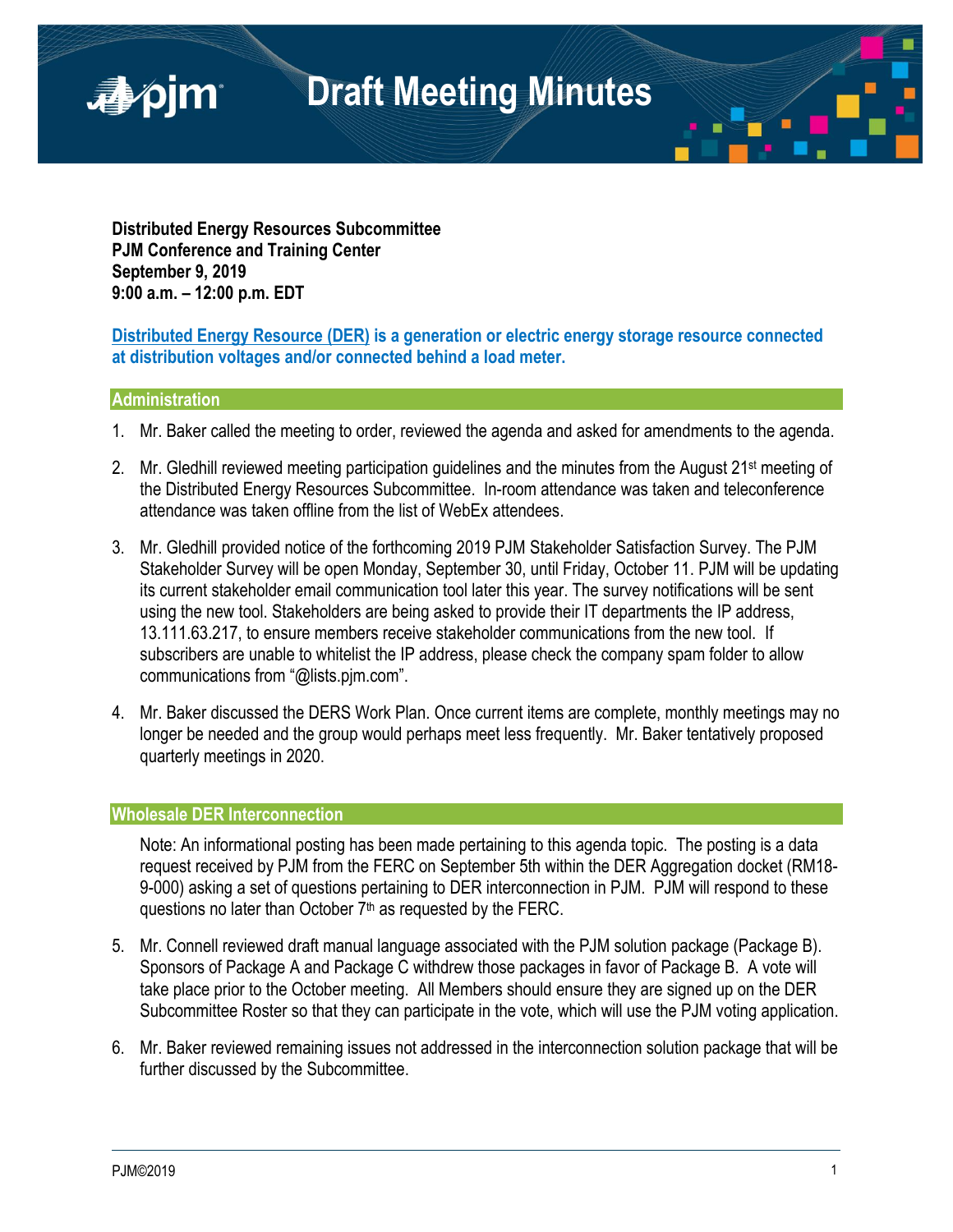

7. Mr. DeVita and Mr. Levitt provided further context surrounding the Wholesale Market Participation Agreement (WMPA). PJM staff will come back in the future with additional thoughts though with no specified timeline.

#### **Utility Microgrids – Wholesale Microgrid Generation**

- 8. Mr. Levitt presented education on PJM's proposal regarding energy settlements for Utility Microgrids when in island mode. Stakeholders discussed the differences between the PJM and IMM proposals. Prior to the October meeting, stakeholders will be requested to respond to a poll to help work towards consensus. The poll will be released the week of September  $10<sup>th</sup>$  and will close at the end of the following week.
- 9. Mr. Baker led the group in continuing the Consensus Based Issue Resolution process. For further information about the proposal development process, please refer to [Manual 34, Section 7.3.](https://www.pjm.com/-/media/documents/manuals/m34.ashx)

### **Wrap-up – Action items, future agenda items, and reminders**

10. Mr. Baker will close the meeting by reviewing action items and previewing topics for the next meeting.

#### **Future Meeting Dates**

October 10, 2019 1:00 p.m. – 4:00 p.m. – 4:00 p.m. PJM Conference & Training Center/ WebEx November 18, 2019 **19:00 a.m.** – 12:00 p.m. **PJM Conference & Training Center/ WebEx** December 16, 2019 **9:00 a.m.** – 12:00 p.m. PJM Conference & Training Center/ WebEx

## **Attendance**

| <b>Attendees</b>            | Company                             | <b>Sector</b>             |
|-----------------------------|-------------------------------------|---------------------------|
| Scott Baker (Facilitator)   | PJM Interconnection, LLC            | Not Applicable            |
| Andrew Gledhill (Secretary) | PJM Interconnection, LLC            | Not Applicable            |
| Drew Adams                  | A.F. Mensah, Inc.                   | <b>Other Supplier</b>     |
| Chris Norton                | American Municipal Power, Inc.      | Electric Distributor      |
| Jim Benchek                 | American Transmission Systems, Inc. | <b>Transmission Owner</b> |
| Brock Ondayko               | Appalachain Power Company           | <b>Transmission Owner</b> |
| Ji Zhao                     | Appalachian Power Company           | <b>Transmission Owner</b> |
| John McDaniel               | Baltimore Gas and Electric Company  | <b>Transmission Owner</b> |
| Guy Filomena                | Customized Energy Solutions, Ltd.   | Not Applicable            |
| Lynn Marie Horning          | Customized Energy Solutions, Ltd.   | Not Applicable            |
| Carl Johnson                | Customized Energy Solutions, Ltd.   | Not Applicable            |
| Jonathan Sasser             | Customized Energy Solutions, Ltd.*  | Not Applicable            |
| Amy Willey                  | Delaware.gov                        | Not Applicable            |
| James Davis                 | Dominion Energy Marketing, Inc.     | <b>Generation Owner</b>   |
| Nancy Connelly              | Duke Energy Ohio, Inc.              | <b>Transmission Owner</b> |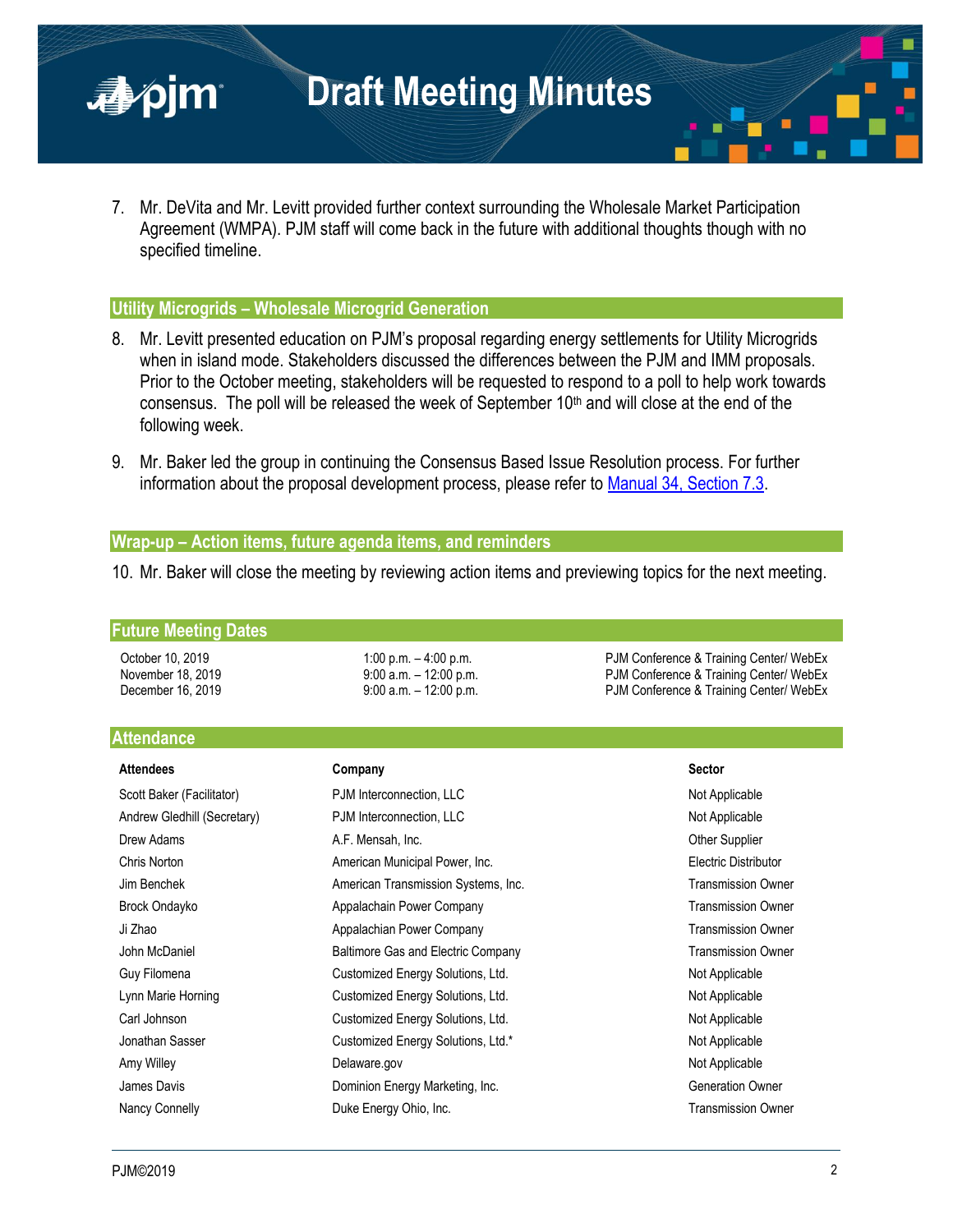# **Draft Meeting Minutes**

■pjm

Bryan Garnett **Example 20** Duke Energy Ohio, Inc. Transmission Owner and Transmission Owner Christin Domian **Duquesne Light Company Christin Domian** Transmission Owner Janessa Kent **Markor Company Company Company** Company Company Company Transmission Owner John Peoples **Duquesne Light Company Company** Transmission Owner Chuck Dugan East Kentucky Power Cooperative, Inc. Transmission Owner Brian Kauffman **EnerNOC, Inc.** Communication Communication Communication Communication Communication Communication Bruce Campbell Enerwise Global Technologies, LLC dba Cpower Other Supplier Sharon Midgley **Exelon Business Services Company, LLC** Transmission Owner Lou D'Alessandris FirstEnergy Solutions Corp. Transmission Owner Mike Durinsky FirstEnergy Solutions Corp. Transmission Owner John Rostock FirstEnergy Solutions Corp. Transmission Owner Tom Hyzinski GT Power Group Not Applicable Not Applicable Rory Sweeney **GT Power Group CGT Power Group** Not Applicable Laura Merten **Not Applicable** Holocene Clean Energy Not Applicable Not Applicable Michael Gahimer **IN Office of Utility Consumer Counselor In All States Customer** Counselor David Hastings **Market Interconnection Consulting Services (MICS)** Not Applicable Kathleen Wehnes **Maryland.gov** Maryland.gov **Not Applicable** Not Applicable David Mabry **MacNees Wallace & Nurick LLC** Not Applicable Not Applicable Skyler Marzewski **Monitoring Analytics, LLC** Not Applicable Tom Rutigliano **National Resources Defense Council** Not Applicable Not Applicable Brett Feldman Navigant Consulting, Inc. The Section Applicable Not Applicable George Kogut **New York Power Authority New York Power Authority New York Power Authority CHO** Brett Denby Novec Novec Not Applicable Novec Not Applicable Michael Cocco **Old Dominion Electric Cooperative Containers Electric Distributor** Electric Distributor Adrien Ford Old Dominion Electric Cooperative Electric Distributor Emanuel Bernabeu **Emanuel Bernabeu** PJM Interconnection, LLC **Not Applicable** Not Applicable Jason Connell PJM Interconnection, LLC Not Applicable Danielle Croop **PJM** Interconnection, LLC **Not Applicable** Not Applicable Thomas DeVita **PJM** Interconnection, LLC **All Connection** Connection and Applicable Zhenyu Fan **PJM Interconnection, LLC** 2008 2009 2012 12:00 Not Applicable Eric Hsia Not Applicable **PJM** Interconnection, LLC **Not Applicable** Not Applicable Andrew Levitt **Andrew Levitt** PJM Interconnection, LLC **Andrew Levitt** Not Applicable Glenn Long **Constant Constant Constant PJM Interconnection, LLC** Not Applicable Not Applicable Susan McGill **Subset Connection, LC** and McGill **PJM** Interconnection, LLC **Not Applicable** Not Applicable Emma Nix **Emma Nix Connection, LLC** Connection, LLC John Reynolds **PJM Interconnection, LLC** Not Applicable Not Applicable Marjorie Garbini Potomac Electric Power Company Electric Distributor Amanda Rumsey **PPL Electric Utilities Corp.** dba PPL Utilities **Network** Transmission Owner David Ellis **Ellis** Public Service Electric & Gas Company **Transmission Owner** Company Heather Svenson **Public Service Electric & Gas Company Transmission Owner Transmission Owner** Mahila Christopher **Public Utilities Commission of Ohio (The)** Not Applicable